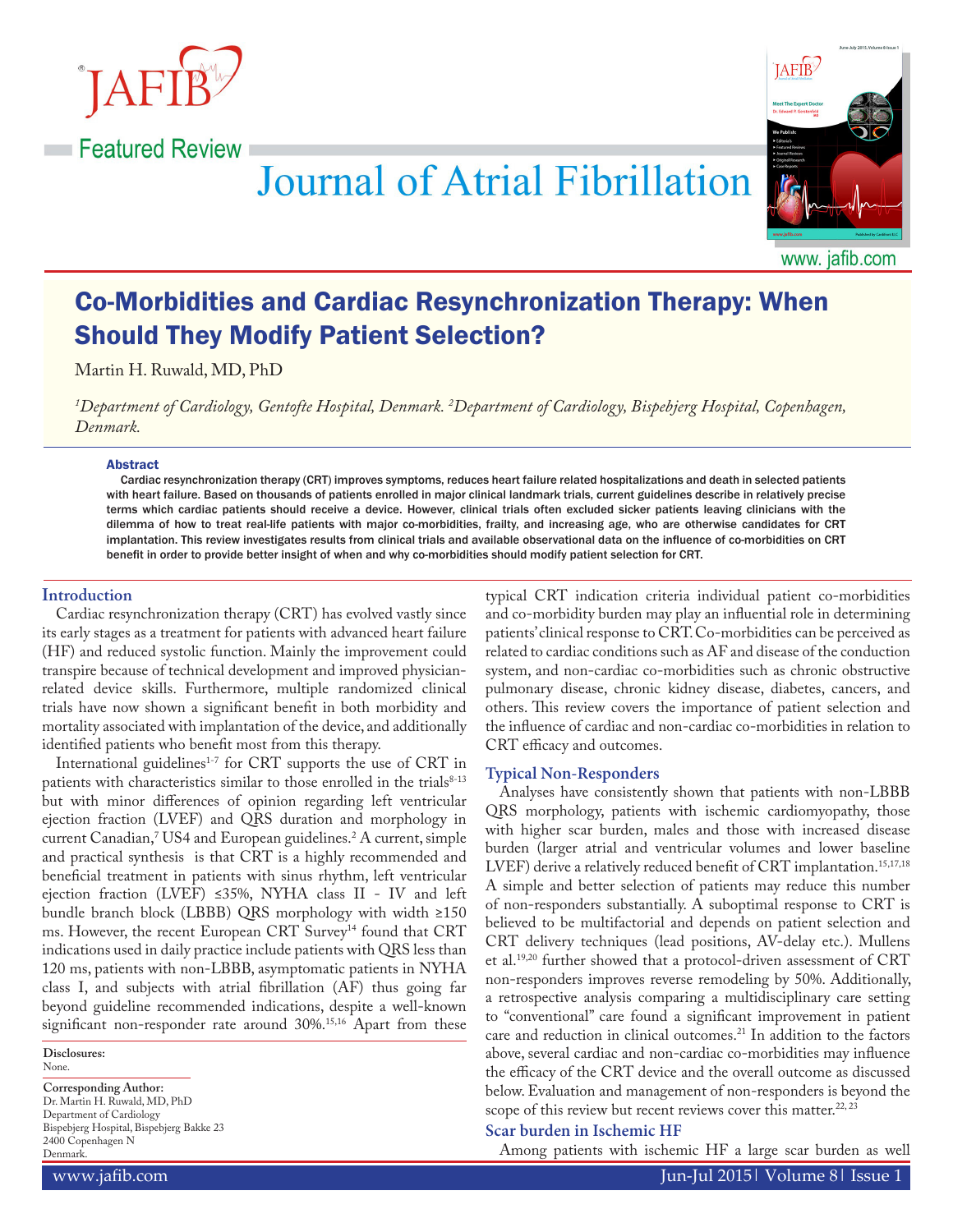as a lead position on top of localized scar is associated with lack of response.<sup>24-26</sup>

The myocardial scar burden determined by magnetic resonance, speckle track echocardiography or single-photon emission computed tomography (SPECT) myocardial perfusion imaging (MPI)may add prognostic value,<sup>27-30</sup> but so far no definitive comparative studies have been able to select any one of these to be included in pre-selection of CRT candidates. Adelstein et al.<sup>24</sup> compared 190 CRT patients with ischemic cardiomyopathy to 380 CRT patients with nonischemic cardiomyopathy and 50 patients referred for CRT but with unsuccessful LV implant. They showed that a large scar burden score ≥23 (defined as a score based on 17 segments each allocated 0-4 points, 0=normal, 4=absence of uptake) of the ischemic patients was associated with significantly worse survival and less improvement in LVEF. Further ischemic patients with a low score <23 exhibited similar survival and LVEF improvement as the comparison group of non-ischemic. Overall this study indicated that patients with large scar burden may not benefit from CRT and this group of patients is very likely to be CRT non-responders.

In addition to the total scar burden, localized scar tissue near the LV lead site may directly prevent resynchronization with the septum and further reduce the electrical propagation from the stimulation site to the viable myocardium. Many LBBB patients experience super response to CRT which is most likely due to the presence of a large anatomic sweet spot of potential response, particularly for non-ischemic patients. If lead placement was guided by imaging it seems that particularly non-LBBB and non-responder subgroup populations such as ischemic patients with large areas of scar burden could have improved outcomes, but this remains to be shown in prospective trials. Although quantification of scar by magnetic resonance imaging seems particularly promising a SPECT/MPI is mostly used in clinical practice and is safe in patients with implanted devices. The quadripolar LV leads increases the number of pacing vectors compared to bipolar leads allowing a more optimal posterolateral lead placement and potentially avoiding areas of scar. The clinical value of quadripolar lead has been evaluated in non-randomized observational studies showing a decreased risk of hospitalization, reduced cost<sup>31</sup> and better survival.<sup>32</sup>

#### **Atrial Fibrillation in HF**

AF is the most common arrhythmia in patients with HF. The EuroHeart Failure survey reported that up to 45% of patients with HF also had intermittent or permanent  $AF$ .<sup>14</sup> AF is a typical cause of decompensated HF and complicates management significantly. Despite the huge number of patients with both permanent AF and HF, accounting for more than 20% of CRT recipients in Europe,<sup>14</sup> these patients were included in very small numbers in the large randomized clinical trials. The studies published, in which the efficacy of CRT in patients in sinus rhythm was compared to those with AF, showed a lower clinical efficacy and a higher rate of non-responders in the AF group, which can partly be explained by the difficulty in achieving an acceptable biventricular pacing percentage.33,34 However for paroxysmal or intermittent AF the case is less clear; in a MADIT-CRT sub-analysis, the clinical benefit of cardiac resynchronization therapy with implantable cardioverter defibrillator (CRT-D) was not attenuated neither by a prior history of intermittent atrial tachyarrhythmias nor by the development of in-trial atrial tachyarrhythmias.<sup>35</sup> In the RAFT trial patients were

stratified by presence of permanent AF and then randomized to CRT-D (N=114) or implantable cardioverter defibrillator (ICD) alone (N=115). The results showed no difference in the primary outcome of death or HF hospitalization between those assigned to CRT-D versus ICD (HR= 0.96; P=0.82).36 This indicated that patients with permanent AF who are otherwise CRT candidates appear to gain minimal benefit from CRT-D compared with a standard ICD. AV node ablation for the management of AF in CRT HF patients is a treatment that permits complete rhythm and heart rate control resulting in constant biventricular pacing. In a systematic review and meta-analysis Wilton et al.<sup>37</sup> compared the outcomes of patients (n=7,495) with and without AF receiving CRT and evaluated the influence of AV node ablation in those with AF. AF was prevalent in 26% and was associated with significantly increased risk of non-response to CRT (35 % vs 27%) and all-cause mortality (11% vs 7% per year). AV node ablation appeared favorable with a lower risk of clinical non-response (RR= 0.40) and a reduced risk of death. One year later, in 2012, Ganesan et al. published a similar meta-analysis with fewer studies but focusing on the role of AV node ablation in the patients with AF. Results were similar showing AV node ablation was associated with a substantial reduction in all-cause mortality ( $RR = 0.42$ ) and cardiovascular mortality ( $RR = 0.44$ ) and with improvements in NYHA class compared with medical therapy in CRT plus AF patients.<sup>38</sup> Therefore overall the benefits of CRT appear to be attenuated in patients with permanent AF, in particular in those with low biventricular pacing rates, but AV node ablation can improve CRT outcomes in patients with AF.

The APAF<sup>39</sup> study from 2011 and the PAVE<sup>40</sup> study from 2005 were both conducted on patients with AF and AV node ablation was performed. CRT, compared to RV pacing alone, decreased both mortality and the number of hospitalizations due to HF. The observational CERTIFY study<sup>41</sup> (N=7,384) compared mortality between CRT patients in sinus rhythm with AF patients who had undergone either AV node ablation or medical treatment. The results showed that cardiac as well as total mortality were higher in patients with AF and medically treated; while there were no significant differences between patients in sinus rhythm and those with AF who underwent AV node ablation. The rationale and evidence for optimal outcomes among CRT patients based on biventricular pacing percentage refer to the hypotheses that effective delivery of CRT may be hindered by the presence of native ventricular conduction, by inappropriate long AV delay programming, by atrial or ventricular tachycardia, AF or frequent premature atrial and ventricular complexes.<sup>1,23,33</sup> AF is considered a major determinant of loss of biventricular pacing.<sup>42</sup>

The optimal biventricular pacing percentage has been evaluated in four studies. Initially, in 2006 Gasparini et al. set an arbitrary cutoff of 85% biventricular pacing to define CRT in AF patients as successful. Koplan et al<sup>43</sup> followed in 2009 and reported 92% while Hayes et al. in 2011<sup>44</sup> found 98.5% to be the cut-off with the greatest magnitude of separation for total mortality. In the MADIT-CRT trial (sinus rhythm patients) a biventricular pacing percentage ≥90% was needed to show CRT-D efficacy when compared to ICD-only<sup>45</sup> and biventricular pacing ≥97% was associated with an even further decrease in the risk of HF events, as well as a significantly reduced risk of death. Of importance Hayes et al. found that patients with AF had similar survival as sinus rhythm patients as long as they achieved biventricular pacing percent of 98.5% or more. Biventricular pacing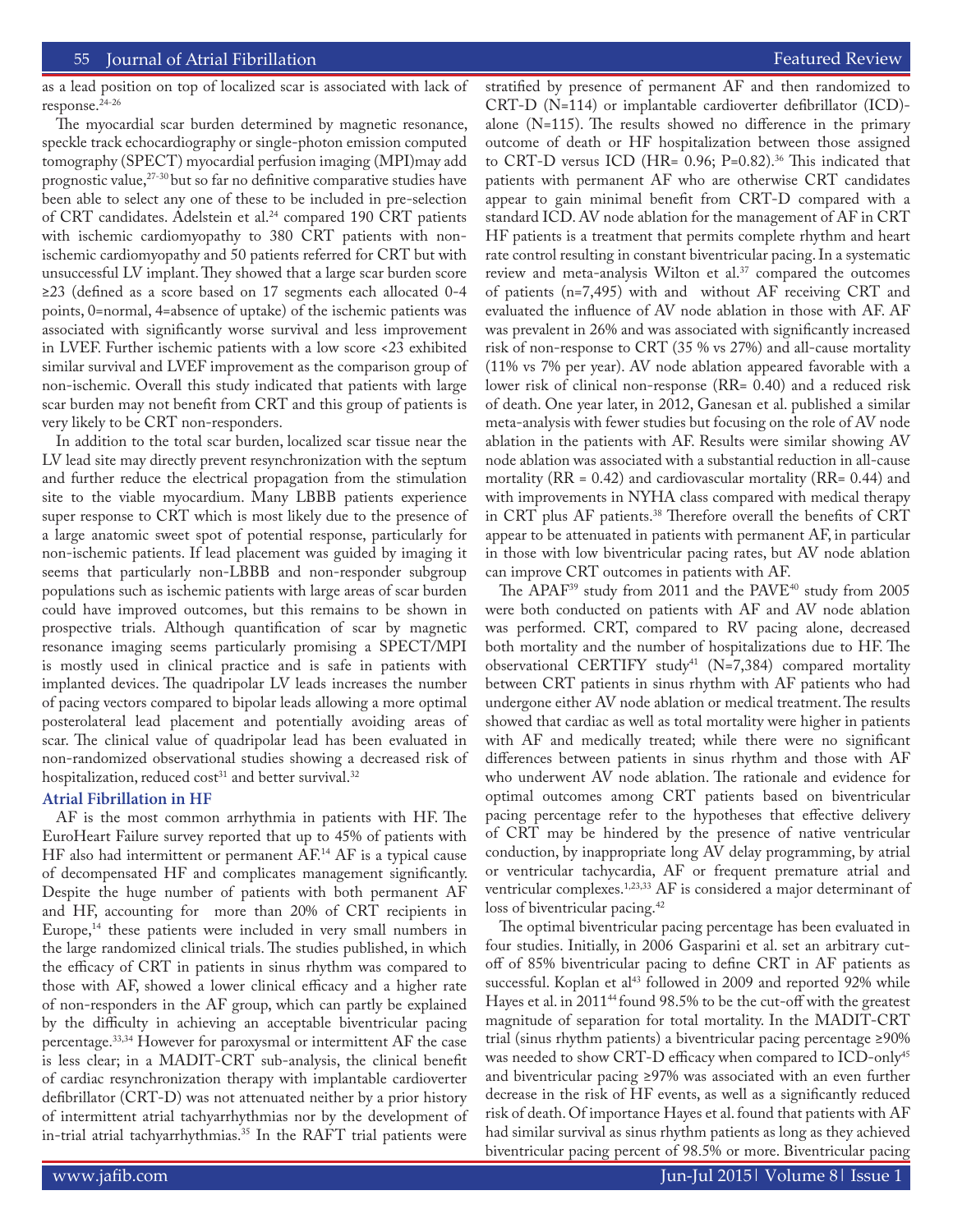## 56 Journal of Atrial Fibrillation Featured Review Featured Review

percentage is a practical evaluation and measurement of biventricular pacing success, however Kamath et al.<sup>46</sup> demonstrated in 2009 that that the absolute percentage of biventricular pacing alone, as obtained from the CRT device interrogation, was an unreliable marker of effective pacing. Although the interrogation documented more than 90% pacing, a concomitant Holter monitor revealed that fusion and pseudo-fusion beats constituted as much as 40% of the overall paced beats. Therefore using data from CRT interrogation counters alone to estimate percentage of biventricular pacing can be misleading and results in overestimation.

Current European guidelines give a IIa recommendation with level of evidence B for patients in permanent AF with LVEF≤35%, NYHA class III, QRS≥120 ms provided that close to 100% biventricular pacing can be achieved. Otherwise an AV node ablation is recommended with same level of evidence.<sup>2</sup>

## **Atrio-Ventricular Block in HF**

Smaller proof-of-concept studies proposed that patients with traditional pacemaker indications and moderate to severely reduced LV function could benefit from CRT instead of RV apical pacing alone. The HOBIPACE<sup>47</sup> (n=30) and COMBAT<sup>48</sup> (N=60) showed effect on both echocardiographic and patient symptom parameters. The rationale was that early intervention with CRT could prevent deterioration and progression of HF due to chronic RV pacing. For patients with preserved LV function and pacemaker indication however the PREVENT-HF trial<sup>49</sup> (n=108) showed no benefit of CRT in terms of LV remodeling as compared to RV pacing, while the PACE study (n=177) found the reduction in LVEF and the increase in LV end-systolic volume observed at 1 year with RV apical pacing was prevented by CRT but without any significant difference in clinical endpoints. The BLOCK-HF<sup>50</sup> included 691 patients with AV conduction disorders of different severity with a traditional pacemaker indication and LVEF ≤50%. Patients were randomized to CRT or RV pacing (LV pacing off) (either with or without ICD based on standard indications). Patients assigned to RV pacing showed a significantly higher incidence of the combined

endpoint of HF hospitalization or death or 15% increase in LV endsystolic volume). The study suggests that CRT can be beneficial in patients with a lower degree of systolic dysfunction and an indication for pacemaker avoiding the deleterious effect of stimulation from the right ventricle. Another large trial, the BioPace trial enrolled 1,810 patients and has not yet published the final results. Preliminary results presented at the ESC 2014 were negative with only a trend towards benefit for patients randomized to CRT versus RV (HR =0.87, p=0.08) but final results are pending.<sup>51,52</sup> The above evidence suggests that patients with HF and reduced LVEF who require frequent ventricular pacing should be considered for CRT despite native QRS width. Further studies should evaluate the long-term benefits of CRT for patients with normal LV function and frequent ventricular pacing.

#### **Non Cardiovascular Co-Morbidities**

Among HF patients undergoing CRT implantation the burden of non-cardiovascular co-morbidities is generally high. In general, patients with significant co-morbidities were excluded in the major trials<sup>8-13,53-55</sup> and efficacy of CRT in these patients has not been tested in randomized trials.

Patients enrolled in the major randomized controlled trials were most often male (75%), had a mean age of 65 years, a prevalence of diabetes of 30-40% but the prevalence of COPD, active or prior cancer and chronic kidney disease was rarely reported if the patient was not excluded by enrollment criteria, see Table 1. The MADIT-CRT and MIRACLE both excluded patients with creatinine >3 mg/ dL and in the MADIT-CRT a total of 89 (5%) of the patients had severe renal dysfunction defined as eGFR <30 mL/min/1.73m<sup>2.56</sup> As an example from the MADIT-CRT protocol exclusion criteria involved patients that had "presence of any disease, other than the subject's cardiac disease, associated with a reduced likelihood of survival for the duration of the trial (average follow-up 40 months), e.g., cancer, uremia, liver failure, etc.<sup>57"</sup> From HF registry data of reallife CRT patients we know that the patients are approximately 5 years older, obesity in general affects 30%, diabetes 30%, COPD 30%,

| Table 1:                        | <b>Triggers and risk factors for developing LAF</b> |              |                             |                            |                                                |                                           |              |                 |                          |             |
|---------------------------------|-----------------------------------------------------|--------------|-----------------------------|----------------------------|------------------------------------------------|-------------------------------------------|--------------|-----------------|--------------------------|-------------|
| Trial (year)                    | <b>Patients</b>                                     | <b>NYHA</b>  | <b>LVEF Critera</b><br>Mean | <b>ORS Critera</b><br>Mean | <b>Primary end point</b>                       | <b>Secondary</b><br><b>End points</b>     | Non-ischemic | <b>Diabetes</b> | <b>Renal dysfunction</b> | <b>COPD</b> |
| PATH-CHF<br>(2002)              | 41                                                  | III, IV      | <b>NA</b><br>22%            | ≥150<br>175                | 6-MWT, peak VO2                                | NYHA, QoL, HF hosp.                       | 71%          | <b>NR</b>       | <b>NR</b>                | <b>NR</b>   |
| <b>MIRACLE</b><br>(2002)        | 228/225                                             | III, IV      | $≤35%$<br>22%               | $\geq 130$<br>166          | <b>NYHA</b><br><b>6-MWT QoL</b>                | Peak VO2, LVEDD, LVEF,<br>MR, CCR         | 76%          | <b>NR</b>       | <b>NR</b>                | <b>NR</b>   |
| <b>MIRACLE-ICD</b><br>(2003)    | 187/182                                             | III, IV      | ≤35%<br>25%                 | ≥130<br>164                | <b>NYHA</b><br>6-MWT QoL                       | Peak VO2, LVV, LVEF, MR,<br><b>CCR</b>    | 31%          | <b>NR</b>       | <b>NR</b>                | <b>NR</b>   |
| <b>CONTAK-CD</b><br>(2003)      | 245/245                                             | II, III, IV  | $≤35%$<br>22%               | ≥120<br>158                | <b>NYHA</b><br>6-MWT QoL                       | LVV. LVEF. CCR                            | 31%          | <b>NR</b>       | <b>NR</b>                | <b>NR</b>   |
| <b>COMPANION</b><br>(2004)      | 617/595/308                                         | III, IV      | ≤35%<br>21%                 | ≥120<br>159                | All-cause mortality<br>or hosp.                | Cardiac mortality                         | 44%          | 41%             | <b>NR</b>                | <b>NR</b>   |
| <b>MIRACLE-ICD II</b><br>(2004) | 85/101                                              | $\mathbf{H}$ | $≤35%$<br>25%               | $\geq 130$<br>166          | Peak VO <sub>2</sub>                           | <b>NYHA</b><br>QoL, 6-MWT, LVV, LVEF, CCR | 43%          | <b>NR</b>       | <b>NR</b>                | <b>NR</b>   |
| <b>CARE-HF</b><br>(2005)        | 409/404                                             | III,IV       | $≤35%$<br>25%               | ≥120<br>160                | All-cause mortality or<br>cardiovascular hosp. | NYHA, QoL, LVEF, LVESV,<br>HF hosp.       | 46%          | 21%             | 18%                      | 19%         |
| <b>REVERSE</b><br>(2008)        | 419/191                                             | I,II         | ≤40%<br>28%                 | $\geq 130$<br>153          | <b>CCR</b>                                     | <b>LVESVi</b>                             | 45%          | 22%             | Mean eGFR 83<br>mL/min   | <b>NR</b>   |
| <b>MADIT-CRT</b><br>(2009)      | 1089/731                                            | I, II        | ≤30%<br>25%                 | ≥130<br>162                | All-cause mortality or<br>HF hosp.             | LVESV. LVEDV. LVEF                        | 45%          | 30%             | 32%                      | <b>NR</b>   |
| <b>RAFT</b><br>(2010)           | 894/904                                             | II.III       | $≤30%$<br>24%               | ≥120<br>158                | All-cause mortality or<br>HF hosp.             | Cardiac death<br>Non-fatal HF Hosp.       | 33%          | 34%             | 43%                      | <b>NR</b>   |

CCR: Clinical composite response, 6-MWT: 6 minute walking test, Qol: quality of life, LVEDD: left ventricular end-diastolic diameter, LVESV: left ventricular end-systolic volume, LVESVi: : left ventricular end-systolic volume index; LVEDV: left ventricular end-diastolic volume, LVEF: left ventricular ejection fraction, eGFR: estimated glomerular filtration rate, COPD: chronic obstructive pulmonary disease, NR: not reported, NYHA : New York Heart Association, MR: mitral regurgitation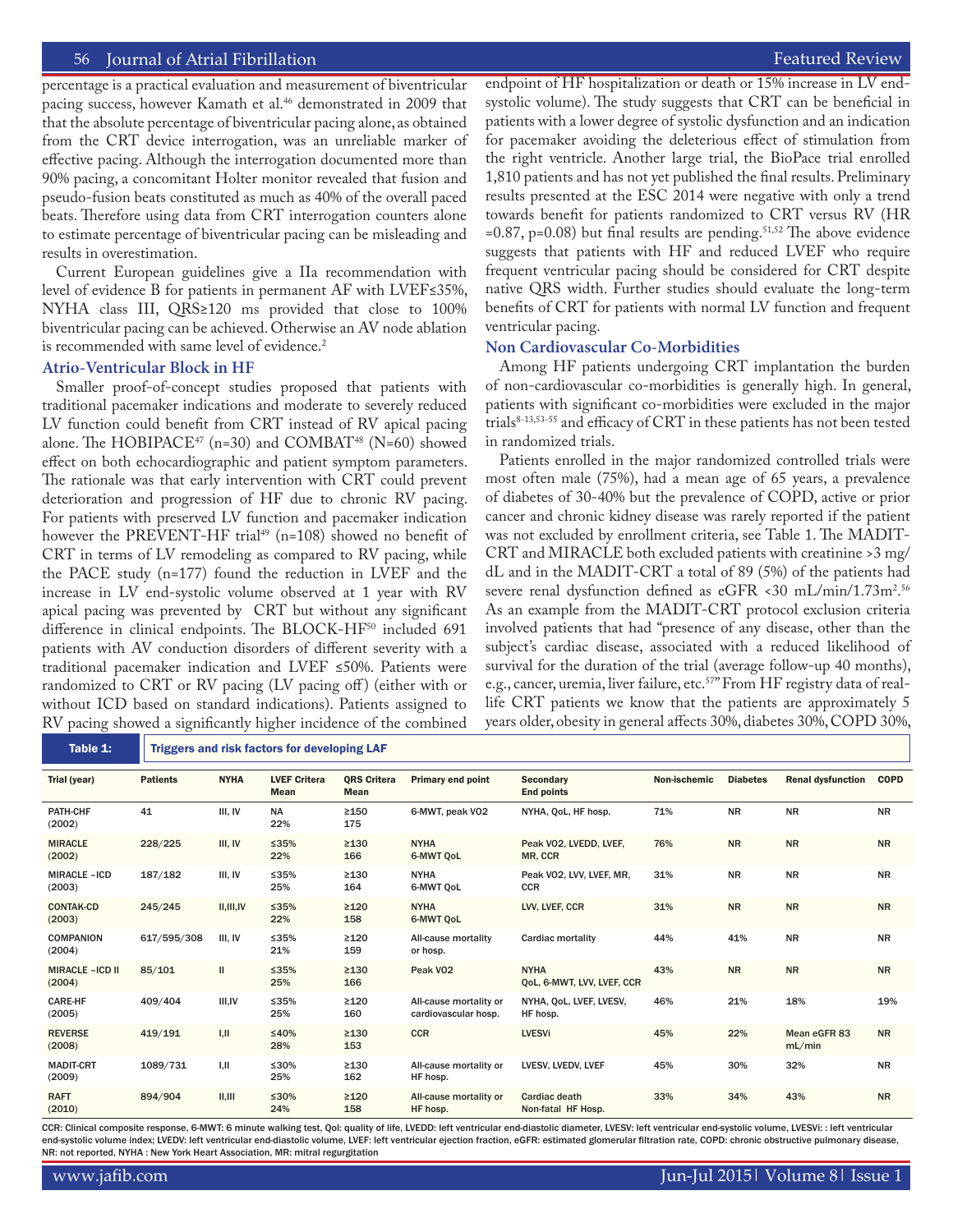# 57 Journal of Atrial Fibrillation Featured Review Featured Review Featured Review Featured Review

chronic kidney disease 30% and anemia 10%.58,59 Co-morbidities additionally affect optimal medical treatment, i.e. insufficient use of antithrombotic medications in anemic patients, reduced use of betablockers for COPD and reduced use of angiotensin blockers and spironolactone among patients with chronic kidney disease.

Everyday physicians encounter patients who have per guideline indication for CRT but also often present with one or more of these co-morbidities possible affecting expected cardiac prognosis and CRT efficacy.

Theuns et al.<sup>60</sup> prospectively followed 463 patients who received a CRT-D. They found that non-cardiac co-morbidities were common in their population of HF patients with 81% of the patients having at least three comorbid conditions. They reported that patients with a high co-morbidity burden had an increased risk with a hazard ratio of 3.7 for mortality as compared to those with a lower burden. However, since there was no control group, the study could not assess whether there were any relative benefit of CRT among the patients with high co-morbidity burden. Bai et al.<sup>61</sup> also demonstrated that renal failure and diabetes were strong independent predictors of mortality in patients treated with CRT. In this study patients with one of three co-morbidities, chronic renal failure (OR = 4.9), diabetes mellitus (OR = 4.1), and history of AF (OR = 1.5) had a higher risk of death but again without a control group leaving the question of CRT efficacy based on co-morbidity burden unanswered. Dominguez-Rodrigues et al.<sup>62</sup> recently reported that frailty defined as a syndrome of wasting and malnutrition, weakness, slowness, and inactivity, was a strong predictor of HF decompensation (HR = 4.6) in patients with non-ischemic cardiomyopathy undergoing CRT-D. Frailty and high co-morbidity burden, illustrated by Charlson Index >4, has previously been associated with high risk of non-sudden death in HF but non-CRT patients6. These observational data and other reports<sup>58,59,63</sup> suggest that patients with high burden of noncardiac co-morbidity are at higher risk of death on both short and long-term, but so far no reports have been able to set a cut-off of where patients with high co-morbidity burden no longer benefit from a CRT device. In particular frailty and cachexia might reduce the overall benefit of CRT, but many of contributing factors in frailty may be reversible through CRT effect. Consultation with geriatrician could be helpful in these borderline cases. Recent detailed statistical analysis<sup>64</sup> of five landmark CRT trials (COMPANION, CARE-HF, MADIT-CRT, RAFT and REVERSE) found that the lifespan gain from biventricular pacing rises nonlinearly with time. They showed that lower-risk patients seemed to gain less over the first 1 or 2 years, but ultimately they could be the ones who gained the most from implantation of the device.

#### **Chronic Kidney Disease**

Renal dysfunction is one of the most important co-morbidities in HF and is associated with increased mortality and affects cardiac function and renal function bidirectionally so that worsening HF or acute decompensated HF can accelerate worsening of renal function- -the so-called cardiorenal syndrome.65 Beneficial effects of CRT can be related to improvement in renal function leading to the hypothesis that CRT is a renal-protective strategy in HF. From the MIRACLE study the patients were categorized according to their baseline eGFR≥90, 60-89 and 30-59 mL/min per 1.73 m2 . CRT improved LV function in all three categories and when compared with controls, CRT increased eGFR and reduced blood urea nitrogen in those with worst renal function, whereas no differences were observed in the

group of eGFR 60-89 and eGFR≥90.66 Goldenberg et al. showed in the MADIT-CRT that pre-implantation patients with an elevated ratio of blood urea nitrogen to creatinine experienced a significantly greater reduction in the risk of HF or death with CRT-D therapy as compared with patients with a low ratio56. The cumulative 3-year incidence of HF or death was 35% among ICD patients with high BUN:crea level compared to 18% for those with low BUN:crea level. This is in contrast to 18% versus 22% for the patients treated with CRT-D in the same categories, leaving a relative risk reduction markedly higher for CRT-D patients with high BUN:crea levels of 0.46 compared to 0.85 for those with low BUN:crea levels. These findings suggested important interaction between prerenal function and response to CRT, but importantly these data were from less symptomatic NYHA II and I patients. This was supported by smaller studies where elderly patients who had a higher prevalence of renal dysfunction still had positive response to CRT,<sup>67,68</sup> while others report that the effect of CRT was attenuated in patients with more advanced chronic kidney disease (<30 mL/min/1.73m2 ). Adelstein et al.<sup>69</sup> reported no echocardiographic or survival improvement in 64 of 787 CRT patients with eGFR <30 mL/min/1.73m<sup>2</sup> compared to a control group of unsuccessful LV implant. Considering increased procedural risk among patients with advanced chronic kidney disease or on dialysis benefit/risk assessment needs to be cautiously evaluated.70

Based on the available data, the possible attenuated benefits and the increased risk should be taken into consideration when considering the implantation of a CRT device in a dialysis patient. The role of CRT in end-stage renal failure patients or on dialysis therapy has therefore not been fully established.<sup>56, 63, 71-73</sup> Recent appropriate use criteria for ICD and CRT-D gives an M for "may be appropriate" for the implantation of ICD/CRT-D in patients with advanced renal dysfunction or in patients on dialysis.74

Diabetes and HF are associated and each condition is a risk factor for the development of the other. Several analyses both from HF populations and HF with CRT populations have found diabetes as an independent predictor of morbidity and mortality,<sup>75-79</sup> while some studies disagree and find similar mortality with or without diabetes.<sup>80</sup> The pathophysiology underlying HF in diabetic patients differs from that of non-diabetic patients<sup>81</sup> and therefore CRT might have reduced efficacy however there is overwhelming evidence that CRT performs equally well in both diabetic and non-diabetic patients. 80,82-84

Clinical risk scores have been encouraged as a means of identifying patients who are less likely to benefit from ICD therapy, notably the very elderly, patients with very advanced symptoms of HF, and those with chronic kidney disease but similar clinical risk scores have not been developed in CRT patients.<sup>85-88</sup> Furthermore, none of these risk scores have been independently validated and there are no randomized data to guide clinical decision-making.

Currently patient selection for CRT considering co-morbidities relies on individual physician judgement.

#### **Age as a Factor?**

Elderly patients differ substantially from younger patients and agerelated changes in cardiac structure include increased left ventricular mass, decreased myocyte function and increased apoptosis.<sup>89</sup> As mentioned above there is a natural age-dependent increase in coexisting co-morbidities such as cerebral vascular disease, renal dysfunction, anemia, hyponatremia, etc. in elderly patients leading to higher rates of mortality and hospitalizations when compared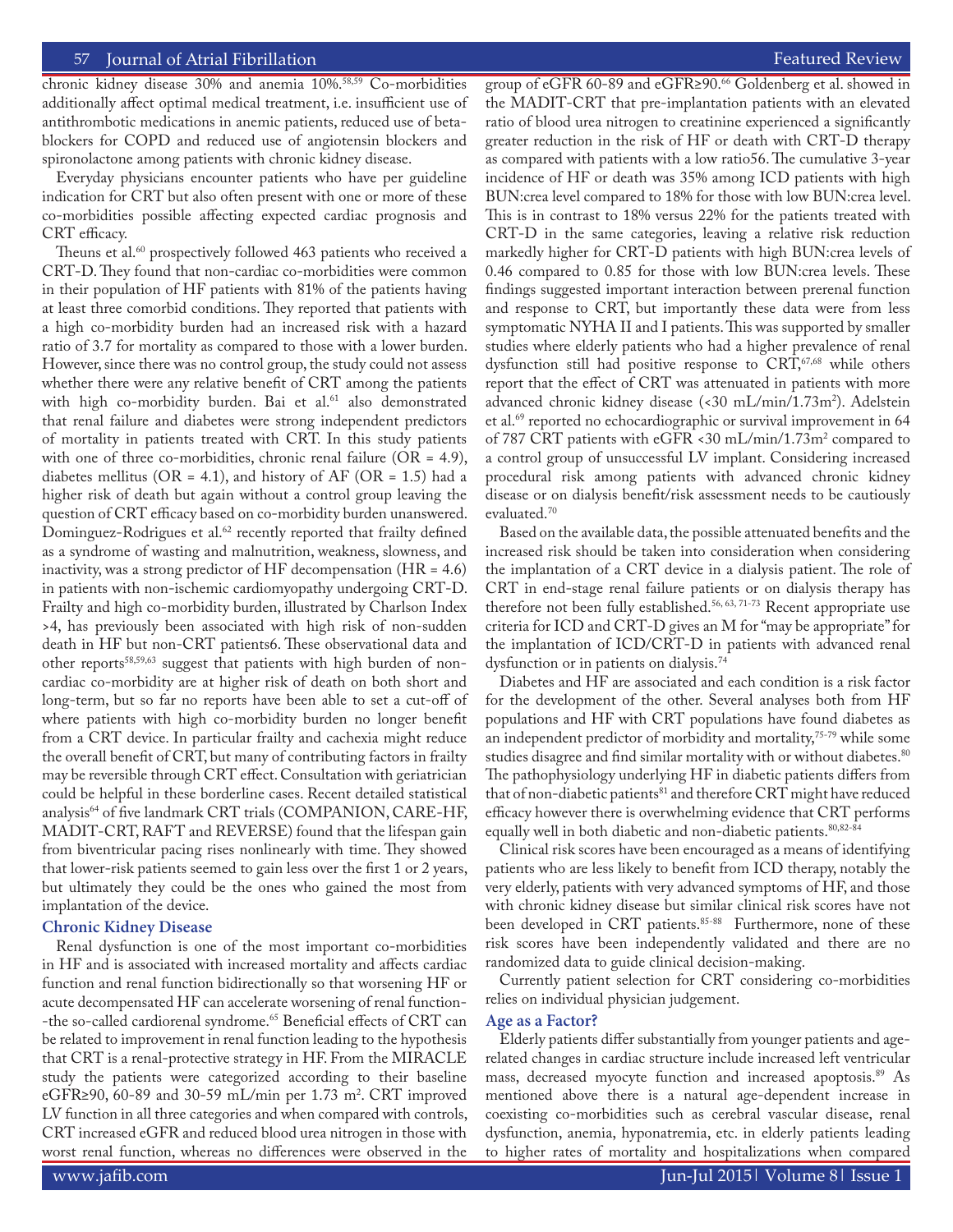# 58 Journal of Atrial Fibrillation Featured Review Featured Review

with younger patients.<sup>90</sup> It was hypothesized that the elderly would not benefit as much from CRT as the young maybe because of high incidence of non-cardiac death, on the other hand even a small relative risk reduction with CRT can become evident when the absolute risk for mortality is high.

In a MADIT-CRT sub-analysis<sup>91</sup> a multivariate analysis demonstrated that CRT-D therapy was associated with a significant reduction in the risks of HF or death in patients aged 60-74, and  $\geq 75$ years (HR =  $0.57$  and HR =  $0.59$ , respectively), while no significant benefit in patients aged  $\langle 60 \rangle$  years (HR = 0.81) was observed. Other smaller observational studies have supported this finding.<sup>67,92</sup> Recently it was however shown that among elderly patients (>75 years),(N=208) implanted with CRT the cause of death was mainly non-cardiac (29% in the elderly versus 19% in non-elderly; P<0.001). Diabetes, impaired renal function and reduced 6-minute walk distance were independently associated with all-cause mortality in the elderly patients.<sup>93</sup> Competing risk of non-cardiac death could indicate an overall reduced efficacy of a CRT device among the elderly. Currently patient selection for CRT considering age relies on individual physician judgement. Expected lifespan <1 year is considered a contraindication for CRT-D or ICD. Current evidence does not support that high age alone should be regarded as a limiting factor or a contraindication for CRT implantation.

#### **Conclusion**

Physicians implanting CRT should take into account several clinical factors when selecting patients for this therapy. Aside from the guidelines recommended cardiac criteria of disease severity (NYHA class), the magnitude of left ventricular dysfunction, QRS width and morphology as well as rhythm and life-expectancy it is important to evaluate important comorbid factors. Further data is needed to help guide clinicians in future patient selection by setting the right cut-off of risk/benefit and co-morbidity burden where we cannot expect the device to have an overall positive effect.

#### **References**

- 1. Gasparini M, Auricchio A, Regoli F, Fantoni C, Kawabata M, Galimberti P, Pini D, Ceriotti C, Gronda E, Klersy C, Fratini S, Klein HH. Four-year efficacy of cardiac resynchronization therapy on exercise tolerance and disease progression: The importance of performing atrioventricular junction ablation in patients with atrial fibrillation. J Am Coll Cardiol. 2006;48:734-743
- 2. Brignole M, Auricchio A, Baron-Esquivias G, Bordachar P, Boriani G, Breithardt OA, Cleland J, Deharo JC, Delgado V, Elliott PM, Gorenek B, Israel CW, Leclercq C, Linde C, Mont L, Padeletti L, Sutton R, Vardas PE, Zamorano JL, Achenbach S, Baumgartner H, Bax JJ, Bueno H, Dean V, Deaton C, Erol C, Fagard R, Ferrari R, Hasdai D, Hoes AW, Kirchhof P, Knuuti J, Kolh P, Lancellotti P, Linhart A, Nihoyannopoulos P, Piepoli MF, Ponikowski P, Sirnes PA, Tamargo JL, Tendera M, Torbicki A, Wijns W, Windecker S, Blomstrom-Lundqvist C, Badano LP, Aliyev F, Bansch D, Bsata W, Buser P, Charron P, Daubert JC, Dobreanu D, Faerestrand S, Le Heuzey JY, Mavrakis H, McDonagh T, Merino JL, Nawar MM, Nielsen JC, Pieske B, Poposka L, Ruschitzka F, Van Gelder IC, Wilson CM. 2013 esc guidelines on cardiac pacing and cardiac resynchronization therapy: The task force on cardiac pacing and resynchronization therapy of the european society of cardiology (esc). Developed in collaboration with the european heart rhythm association (ehra). Eur Heart J. 2013;34:2281-2329
- 3. Epstein AE, Dimarco JP, Ellenbogen KA, Estes NA, 3rd, Freedman RA, Gettes LS, Gillinov AM, Gregoratos G, Hammill SC, Hayes DL, Hlatky MA, Newby LK, Page RL, Schoenfeld MH, Silka MJ, Stevenson LW, Sweeney MO. Acc/ aha/hrs 2008 guidelines for device-based therapy of cardiac rhythm abnormalities. Heart Rhythm. 2008;5:e1-62
- 4. Tracy CM, Epstein AE, Darbar D, Dimarco JP, Dunbar SB, Estes NA, 3rd, Ferguson TB, Jr., Hammill SC, Karasik PE, Link MS, Marine JE, Schoenfeld MH, Shanker AJ, Silka MJ, Stevenson LW, Stevenson WG, Varosy PD. 2012 accf/aha/hrs focused update incorporated into the accf/aha/hrs 2008 guidelines for device-based therapy of cardiac rhythm abnormalities: A report of the american college of cardiology foundation/american heart association task force on practice guidelines and the heart rhythm society. J Am Coll Cardiol. 2013;61:e6-e75
- 5. Connolly SJ, Gent M, Roberts RS, Dorian P, Roy D, Sheldon RS, Mitchell LB, Green MS, Klein GJ, O'Brien B. Canadian implantable defibrillator study (cids) : A randomized trial of the implantable cardioverter defibrillator against amiodarone. Circulation. 2000;101:1297-1302
- 6. Parkash R, Philippon F, Shanks M, Thibault B, Cox J, Low A, Essebag V, Bashir J, Moe G, Birnie DH, Larose E, Yee R, Swiggum E, Kaul P, Redfearn D, Tang AS, Exner DV. Canadian cardiovascular society guidelines on the use of cardiac resynchronization therapy: Implementation. Can J Cardiol. 2013;29:1346-1360
- 7. Exner DV, Birnie DH, Moe G, Thibault B, Philippon F, Healey JS, Tang AS, Larose E, Parkash R. Canadian cardiovascular society guidelines on the use of cardiac resynchronization therapy: Evidence and patient selection. Can J Cardiol. 2013;29:182-195
- 8. Moss AJ, Hall WJ, Cannom DS, Klein H, Brown MW, Daubert JP, Estes NA, 3rd, Foster E, Greenberg H, Higgins SL, Pfeffer MA, Solomon SD, Wilber D, Zareba W. Cardiac-resynchronization therapy for the prevention of heart-failure events. N Engl J Med. 2009;361:1329-1338
- 9. Bristow MR, Saxon LA, Boehmer J, Krueger S, Kass DA, De Marco T, Carson P, DiCarlo L, DeMets D, White BG, DeVries DW, Feldman AM. Cardiacresynchronization therapy with or without an implantable defibrillator in advanced chronic heart failure. N Engl J Med. 2004;350:2140-2150
- 10. Tang AS, Wells GA, Talajic M, Arnold MO, Sheldon R, Connolly S, Hohnloser SH, Nichol G, Birnie DH, Sapp JL, Yee R, Healey JS, Rouleau JL. Cardiacresynchronization therapy for mild-to-moderate heart failure. N Engl J Med. 2010;363:2385-2395
- 11. Linde C, Abraham WT, Gold MR, St John Sutton M, Ghio S, Daubert C. Randomized trial of cardiac resynchronization in mildly symptomatic heart failure patients and in asymptomatic patients with left ventricular dysfunction and previous heart failure symptoms. J Am Coll Cardiol. 2008;52:1834-1843
- 12. Cleland JG, Daubert JC, Erdmann E, Freemantle N, Gras D, Kappenberger L, Tavazzi L. The effect of cardiac resynchronization on morbidity and mortality in heart failure. N Engl J Med. 2005;352:1539-1549
- 13. Abraham WT, Fisher WG, Smith AL, Delurgio DB, Leon AR, Loh E, Kocovic DZ, Packer M, Clavell AL, Hayes DL, Ellestad M, Trupp RJ, Underwood J, Pickering F, Truex C, McAtee P, Messenger J. Cardiac resynchronization in chronic heart failure. N Engl J Med. 2002;346:1845-1853
- 14. Bogale N, Priori S, Cleland JG, Brugada J, Linde C, Auricchio A, van Veldhuisen DJ, Limbourg T, Gitt A, Gras D, Stellbrink C, Gasparini M, Metra M, Derumeaux G, Gadler F, Buga L, Dickstein K. The european crt survey: 1 year (9-15 months) follow-up results. Eur J Heart Fail. 2012;14:61-73
- 15. Auricchio A, Prinzen FW. Non-responders to cardiac resynchronization therapy: The magnitude of the problem and the issues. Circ J. 2011;75:521-527
- 16. Birnie DH, Tang AS. The problem of non-response to cardiac resynchronization therapy. Curr Opin Cardiol. 2006;21:20-26
- 17. Goldenberg I, Moss AJ, Hall WJ, Foster E, Goldberger JJ, Santucci P, Shinn T, Solomon S, Steinberg JS, Wilber D, Barsheshet A, McNitt S, Zareba W, Klein H. Predictors of response to cardiac resynchronization therapy in the multicenter automatic defibrillator implantation trial with cardiac resynchronization therapy (madit-crt). Circulation. 2011;124:1527-1536
- 18. Zareba W, Klein H, Cygankiewicz I, Hall WJ, McNitt S, Brown M, Cannom D, Daubert JP, Eldar M, Gold MR, Goldberger JJ, Goldenberg I, Lichstein E, Pitschner H, Rashtian M, Solomon S, Viskin S, Wang P, Moss AJ. Effectiveness of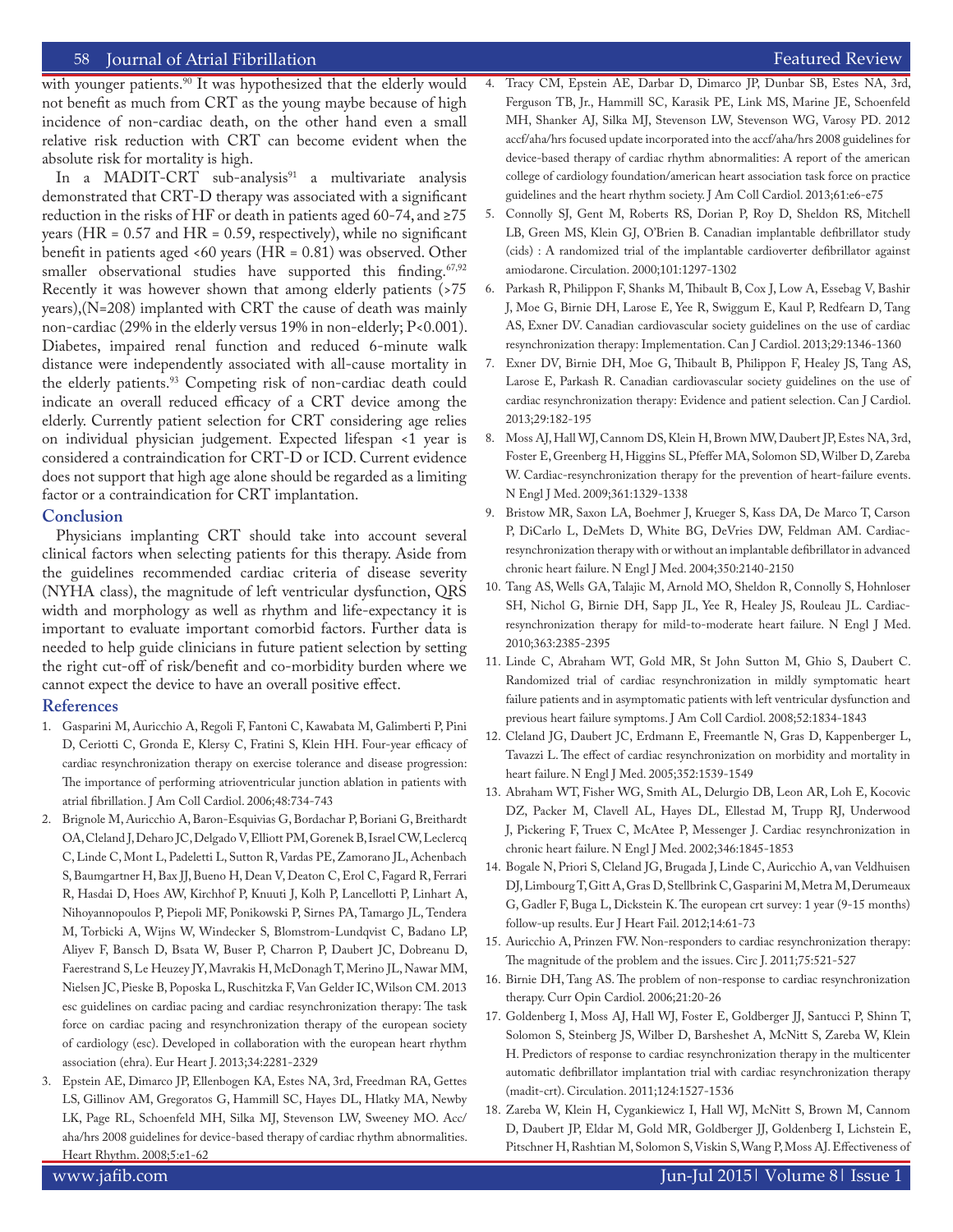# 59 Journal of Atrial Fibrillation Featured Review Featured Review

cardiac resynchronization therapy by qrs morphology in the multicenter automatic defibrillator implantation trial-cardiac resynchronization therapy (madit-crt). Circulation. 2011;123:1061-1072

- 19. Mullens W, Grimm RA, Verga T, Dresing T, Starling RC, Wilkoff BL, Tang WH. Insights from a cardiac resynchronization optimization clinic as part of a heart failure disease management program. J Am Coll Cardiol. 2009;53:765-773
- 20. Mullens W, Kepa J, De Vusser P, Vercammen J, Rivero-Ayerza M, Wagner P, Dens J, Vrolix M, Vandervoort P, Tang WH. Importance of adjunctive heart failure optimization immediately after implantation to improve long-term outcomes with cardiac resynchronization therapy. Am J Cardiol. 2011;108:409-415
- 21. Altman RK, Parks KA, Schlett CL, Orencole M, Park MY, Truong QA, Deeprasertkul P, Moore SA, Barrett CD, Lewis GD, Das S, Upadhyay GA, Heist EK, Picard MH, Singh JP. Multidisciplinary care of patients receiving cardiac resynchronization therapy is associated with improved clinical outcomes. Eur Heart J. 2012;33:2181-2188
- 22. Kutyifa V, Breithardt OA. How to assess the nonresponder to cardiac resynchronization therapy-a comprehensive stepwise approach. Rev Esp Cardiol (Engl Ed). 2012;65:504-510
- 23. Ruwald MH, Bruun NE. Invidualized cardiac resynchronization therapy: Current status. Research Reports in Clinical Cardiology. 2014;2014:305-317
- 24. Adelstein EC, Saba S. Scar burden by myocardial perfusion imaging predicts echocardiographic response to cardiac resynchronization therapy in ischemic cardiomyopathy. Am Heart J. 2007;153:105-112
- 25. Sciagra R, Giaccardi M, Porciani MC, Colella A, Michelucci A, Pieragnoli P, Gensini G, Pupi A, Padeletti L. Myocardial perfusion imaging using gated spect in heart failure patients undergoing cardiac resynchronization therapy. J Nucl Med. 2004;45:164-168
- 26. White JA, Yee R, Yuan X, Krahn A, Skanes A, Parker M, Klein G, Drangova M. Delayed enhancement magnetic resonance imaging predicts response to cardiac resynchronization therapy in patients with intraventricular dyssynchrony. J Am Coll Cardiol. 2006;48:1953-1960
- 27. Bleeker GB, Kaandorp TA, Lamb HJ, Boersma E, Steendijk P, de Roos A, van der Wall EE, Schalij MJ, Bax JJ. Effect of posterolateral scar tissue on clinical and echocardiographic improvement after cardiac resynchronization therapy. Circulation. 2006;113:969-976
- 28. Sade LE, Saba S, Marek JJ, Onishi T, Schwartzman D, Adelstein EC, Soman P, Gorcsan J, 3rd. The association of left ventricular lead position related to regional scar by speckle-tracking echocardiography with clinical outcomes in patients receiving cardiac resynchronization therapy. J Am Soc Echocardiogr. 2014
- 29. Delgado V, van Bommel RJ, Bertini M, Borleffs CJ, Marsan NA, Arnold CT, Nucifora G, van de Veire NR, Ypenburg C, Boersma E, Holman ER, Schalij MJ, Bax JJ. Relative merits of left ventricular dyssynchrony, left ventricular lead position, and myocardial scar to predict long-term survival of ischemic heart failure patients undergoing cardiac resynchronization therapy. Circulation. 2011;123:70-78
- 30. Adelstein EC, Tanaka H, Soman P, Miske G, Haberman SC, Saba SF, Gorcsan J, 3rd. Impact of scar burden by single-photon emission computed tomography myocardial perfusion imaging on patient outcomes following cardiac resynchronization therapy. Eur Heart J. 2011;32:93-103
- 31. Forleo GB, Di Biase L, Bharmi R, Dalal N, Panattoni G, Pollastrelli A, Tesauro M, Santini L, Natale A, Romeo F. Hospitalization rates and associated cost analysis of cardiac resynchronization therapy with an implantable defibrillator and quadripolar vs. Bipolar left ventricular leads: A comparative effectiveness study. Europace. 2015;17:101-107
- 32. Behar JM, Bostock J, Zhu Li AP, Chin HM, Jubb S, Lent E, Gamble J, Foley PW, Betts TR, Rinaldi CA, Herring N. Cardiac resynchronization therapy delivered via a multipolar left ventricular lead is associated with reduced mortality and elimination of phrenic nerve stimulation: Long-term follow-up from a multicenter registry. J Cardiovasc Electrophysiol. 2015;26:540-546
- 33. Gasparini M, Galimberti P, Ceriotti C. The importance of increased percentage of biventricular pacing to improve clinical outcomes in patients receiving cardiac resynchronization therapy. Curr Opin Cardiol. 2013;28:50-54
- 34. Boriani G, Gasparini M, Landolina M, Lunati M, Proclemer A, Lonardi G, Iacopino S, Rahue W, Biffi M, DiStefano P, Grammatico A, Santini M. Incidence and clinical relevance of uncontrolled ventricular rate during atrial fibrillation in heart failure patients treated with cardiac resynchronization therapy. Eur J Heart Fail. 2011;13:868-876
- 35. Ruwald AC, Pietrasik G, Goldenberg I, Kutyifa V, Daubert JP, Ruwald MH, Jons C, McNitt S, Wang P, Zareba W, Moss AJ. The effect of intermittent atrial tachyarrhythmia on heart failure or death in cardiac resynchronization therapy with defibrillator versus implantable cardioverter-defibrillator patients: A maditcrt substudy (multicenter automatic defibrillator implantation trial with cardiac resynchronization therapy). J Am Coll Cardiol. 2014;63:1190-1197
- 36. Healey JS, Hohnloser SH, Exner DV, Birnie DH, Parkash R, Connolly SJ, Krahn AD, Simpson CS, Thibault B, Basta M, Philippon F, Dorian P, Nair GM, Sivakumaran S, Yetisir E, Wells GA, Tang AS. Cardiac resynchronization therapy in patients with permanent atrial fibrillation: Results from the resynchronization for ambulatory heart failure trial (raft). Circ Heart Fail. 2012;5:566-570
- 37. Wilton SB, Leung AA, Ghali WA, Faris P, Exner DV. Outcomes of cardiac resynchronization therapy in patients with versus those without atrial fibrillation: A systematic review and meta-analysis. Heart Rhythm. 2011;8:1088-1094
- 38. Ganesan AN, Brooks AG, Roberts-Thomson KC, Lau DH, Kalman JM, Sanders P. Role of av nodal ablation in cardiac resynchronization in patients with coexistent atrial fibrillation and heart failure a systematic review. J Am Coll Cardiol. 2012;59:719-726
- 39. Brignole M, Botto G, Mont L, Iacopino S, De Marchi G, Oddone D, Luzi M, Tolosana JM, Navazio A, Menozzi C. Cardiac resynchronization therapy in patients undergoing atrioventricular junction ablation for permanent atrial fibrillation: A randomized trial. Eur Heart J. 2011;32:2420-2429
- 40. Doshi RN, Daoud EG, Fellows C, Turk K, Duran A, Hamdan MH, Pires LA. Left ventricular-based cardiac stimulation post av nodal ablation evaluation (the pave study). J Cardiovasc Electrophysiol. 2005;16:1160-1165
- 41. Gasparini M, Leclercq C, Lunati M, Landolina M, Auricchio A, Santini M, Boriani G, Lamp B, Proclemer A, Curnis A, Klersy C, Leyva F. Cardiac resynchronization therapy in patients with atrial fibrillation: The certify study (cardiac resynchronization therapy in atrial fibrillation patients multinational registry). JACC Heart Fail. 2013;1:500-507
- 42. Cheng A, Landman SR, Stadler RW. Reasons for loss of cardiac resynchronization therapy pacing: Insights from 32 844 patients. Circ Arrhythm Electrophysiol. 2012;5:884-888
- 43. Koplan BA, Kaplan AJ, Weiner S, Jones PW, Seth M, Christman SA. Heart failure decompensation and all-cause mortality in relation to percent biventricular pacing in patients with heart failure: Is a goal of 100% biventricular pacing necessary? J Am Coll Cardiol. 2009;53:355-360
- 44. Hayes DL, Boehmer JP, Day JD, Gilliam FR, 3rd, Heidenreich PA, Seth M, Jones PW, Saxon LA. Cardiac resynchronization therapy and the relationship of percent biventricular pacing to symptoms and survival. Heart Rhythm. 2011;8:1469-1475
- 45. Ruwald AC, Kutyifa V, Ruwald MH, Solomon S, Daubert JP, Jons C, Brenyo A, McNitt S, Do D, Tanabe K, Al-Ahmad A, Wang P, Moss AJ, Zareba W. The association between biventricular pacing and cardiac resynchronization therapydefibrillator efficacy when compared with implantable cardioverter defibrillator on outcomes and reverse remodelling. Eur Heart J.
- 46. Kamath GS, Cotiga D, Koneru JN, Arshad A, Pierce W, Aziz EF, Mandava A, Mittal S, Steinberg JS. The utility of 12-lead holter monitoring in patients with permanent atrial fibrillation for the identification of nonresponders after cardiac resynchronization therapy. J Am Coll Cardiol. 2009;53:1050-1055
- 47. Kindermann M, Hennen B, Jung J, Geisel J, Bohm M, Frohlig G. Biventricular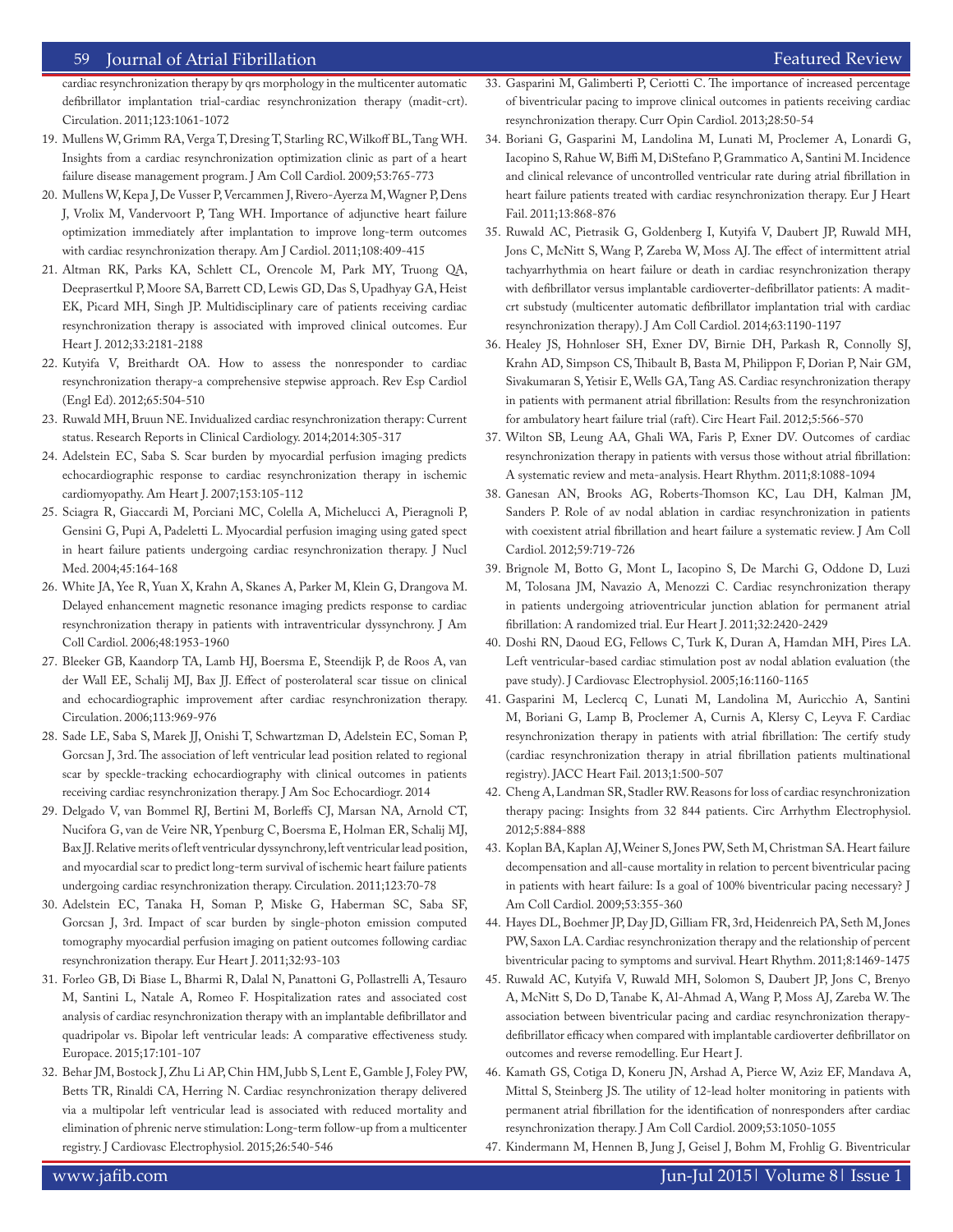# 60 Journal of Atrial Fibrillation Featured Review Featured Review Featured Review Featured Review

- 48. Martinelli Filho M, de Siqueira SF, Costa R, Greco OT, Moreira LF, D'Avila A, Heist EK. Conventional versus biventricular pacing in heart failure and bradyarrhythmia: The combat study. J Card Fail. 2010;16:293-300
- 49. Stockburger M, Gomez-Doblas JJ, Lamas G, Alzueta J, Fernandez-Lozano I, Cobo E, Wiegand U, Concha JF, Navarro X, Navarro-Lopez F, de Teresa E. Preventing ventricular dysfunction in pacemaker patients without advanced heart failure: Results from a multicentre international randomized trial (prevent-hf). Eur J Heart Fail. 2011;13:633-641
- 50. Curtis AB, Worley SJ, Adamson PB, Chung ES, Niazi I, Sherfesee L, Shinn T, Sutton MS. Biventricular pacing for atrioventricular block and systolic dysfunction. N Engl J Med. 2013;368:1585-1593
- 51. Funck RC, Blanc JJ, Mueller HH, Schade-Brittinger C, Bailleul C, Maisch B. Biventricular stimulation to prevent cardiac desynchronization: Rationale, design, and endpoints of the 'biventricular pacing for atrioventricular block to prevent cardiac desynchronization (biopace)' study. Europace. 2006;8:629-635
- 52. Funck RC, Mueller HH, Lunati M, Piorkowski C, De Roy L, Paul V, Wittenberg M, Wuensch D, Blanc JJ. Characteristics of a large sample of candidates for permanent ventricular pacing included in the biventricular pacing for atrioventricular block to prevent cardiac desynchronization study (biopace). Europace. 2014;16:354-362
- 53. Auricchio A, Stellbrink C, Sack S, Block M, Vogt J, Bakker P, Huth C, Schondube F, Wolfhard U, Bocker D, Krahnefeld O, Kirkels H. Long-term clinical effect of hemodynamically optimized cardiac resynchronization therapy in patients with heart failure and ventricular conduction delay. J Am Coll Cardiol. 2002;39:2026- 2033
- 54. Cazeau S, Leclercq C, Lavergne T, Walker S, Varma C, Linde C, Garrigue S, Kappenberger L, Haywood GA, Santini M, Bailleul C, Daubert JC. Effects of multisite biventricular pacing in patients with heart failure and intraventricular conduction delay. N Engl J Med. 2001;344:873-880
- 55. Cleland JG, Daubert JC, Erdmann E, Freemantle N, Gras D, Kappenberger L, Klein W, Tavazzi L. Baseline characteristics of patients recruited into the care-hf study. Eur J Heart Fail. 2005;7:205-214
- 56. Goldenberg I, Moss AJ, McNitt S, Barsheshet A, Gray D, Andrews ML, Brown MW, Zareba W, Sze E, Solomon SD, Pfeffer MA. Relation between renal function and response to cardiac resynchronization therapy in multicenter automatic defibrillator implantation trial--cardiac resynchronization therapy (madit-crt). Heart Rhythm. 2010;7:1777-1782
- 57. Moss AJ, Brown MW, Cannom DS, Daubert JP, Estes M, Foster E, Greenberg HM, Hall WJ, Higgins SL, Klein H, Pfeffer M, Wilber D, Zareba W. Multicenter automatic defibrillator implantation trial-cardiac resynchronization therapy (madit-crt): Design and clinical protocol. Ann Noninvasive Electrocardiol. 2005;10:34-43
- 58. Verbrugge FH, Dupont M, Rivero-Ayerza M, de Vusser P, Van Herendael H, Vercammen J, Jacobs L, Verhaert D, Vandervoort P, Tang WH, Mullens W. Comorbidity significantly affects clinical outcome after cardiac resynchronization therapy regardless of ventricular remodeling. J Card Fail. 2012;18:845-853
- 59. Kirubakaran S, Ladwiniec A, Arujuna A, Ginks M, McPhail M, Bostock J, Carr-White G, Rinaldi CA. Male gender and chronic obstructive pulmonary disease predict a poor clinical response in patients undergoing cardiac resynchronisation therapy. Int J Clin Pract. 2011;65:281-288
- 60. Theuns DA, Schaer BA, Soliman OI, Altmann D, Sticherling C, Geleijnse ML, Osswald S, Jordaens L. The prognosis of implantable defibrillator patients treated with cardiac resynchronization therapy: Comorbidity burden as predictor of mortality. Europace. 2011;13:62-69
- 61. Bai R, Di Biase L, Elayi C, Ching CK, Barrett C, Philipps K, Lim P, Patel D,

Callahan T, Martin DO, Arruda M, Schweikert RA, Saliba WI, Wilkoff B, Natale A. Mortality of heart failure patients after cardiac resynchronization therapy: Identification of predictors. J Cardiovasc Electrophysiol. 2008;19:1259-1265

- 62. Dominguez-Rodriguez A, Abreu-Gonzalez P, Jimenez-Sosa A, Gonzalez J, Caballero-Estevez N, Martin-Casanas FV, Lara-Padron A, Aranda JM, Jr. The impact of frailty in older patients with non-ischaemic cardiomyopathy after implantation of cardiac resynchronization therapy defibrillator. Europace. 2015
- 63. Van Bommel RJ, Mollema SA, Borleffs CJ, Bertini M, Ypenburg C, Marsan NA, Delgado V, Van Der Wall EE, Schalij MJ, Bax JJ. Impaired renal function is associated with echocardiographic nonresponse and poor prognosis after cardiac resynchronization therapy. J Am Coll Cardiol. 2011;57:549-555
- 64. Finegold JA, Raphael CE, Levy WC, Whinnett Z, Francis DP. Quantification of survival gain from cardiac resynchronization therapy: Nonlinear growth with time, and greater gain in low-risk patients, make raw trial data an underestimate of real-world behavior. J Am Coll Cardiol. 2013;62:2406-2413
- 65. Liu PP. Cardiorenal syndrome in heart failure: A cardiologist's perspective. Can J Cardiol. 2008;24 Suppl B:25B-29B
- 66. Boerrigter G, Costello-Boerrigter LC, Abraham WT, Sutton MG, Heublein DM, Kruger KM, Hill MR, McCullough PA, Burnett JC, Jr. Cardiac resynchronization therapy improves renal function in human heart failure with reduced glomerular filtration rate. J Card Fail. 2008;14:539-546
- 67. Antonio N, Lourenco C, Teixeira R, Saraiva F, Coelho L, Ventura M, Cristovao J, Elvas L, Goncalves L, Providencia LA. Cardiac resynchronization therapy is effective even in elderly patients with comorbidities. 2010;27:61-68
- 68. Fung JW, Szeto CC, Chan JY, Zhang Q, Chan HC, Yip GW, Yu CM. Prognostic value of renal function in patients with cardiac resynchronization therapy. Int J Cardiol. 2007;122:10-16
- 69. Adelstein EC, Shalaby A, Saba S. Response to cardiac resynchronization therapy in patients with heart failure and renal insufficiency. Pacing Clin Electrophysiol. 2010;33:850-859
- 70. Aggarwal A, Wang Y, Rumsfeld JS, Curtis JP, Heidenreich PA. Clinical characteristics and in-hospital outcome of patients with end-stage renal disease on dialysis referred for implantable cardioverter-defibrillator implantation. Heart Rhythm. 2009;6:1565-1571
- 71. Stads S, Fortrie G, van Bommel J, Zietse R, Betjes MG. Impaired kidney function at hospital discharge and long-term renal and overall survival in patients who received crrt. Clin J Am Soc Nephrol. 2013;8:1284-1291
- 72. Lin G, Gersh BJ, Greene EL, Redfield MM, Hayes DL, Brady PA. Renal function and mortality following cardiac resynchronization therapy. Eur Heart J. 2011;32:184-190
- 73. Garg N, Thomas G, Jackson G, Rickard J, Nally JV, Jr., Tang WH, Navaneethan SD. Cardiac resynchronization therapy in ckd: A systematic review. Clin J Am Soc Nephrol. 2013;8:1293-1303
- 74. Russo AM, Stainback RF, Bailey SR, Epstein AE, Heidenreich PA, Jessup M, Kapa S, Kremers MS, Lindsay BD, Stevenson LW. Accf/hrs/aha/ase/hfsa/scai/ scct/scmr 2013 appropriate use criteria for implantable cardioverter-defibrillators and cardiac resynchronization therapy: A report of the american college of cardiology foundation appropriate use criteria task force, heart rhythm society, american heart association, american society of echocardiography, heart failure society of america, society for cardiovascular angiography and interventions, society of cardiovascular computed tomography, and society for cardiovascular magnetic resonance. J Am Coll Cardiol. 2013;61:1318-1368
- 75. Ruwald MH, Zareba W, Jons C, Zhang C, Ruwald AC, Olshansky B, McNitt S, Bloch Thomsen PE, Shoda M, Merkely B, Moss AJ, Kutyifa V. Influence of diabetes mellitus on inappropriate and appropriate implantable cardioverterdefibrillator therapy and mortality in the multicenter automatic defibrillator implantation trial-reduce inappropriate therapy (madit-rit) trial. Circulation. 2013;128:694-701